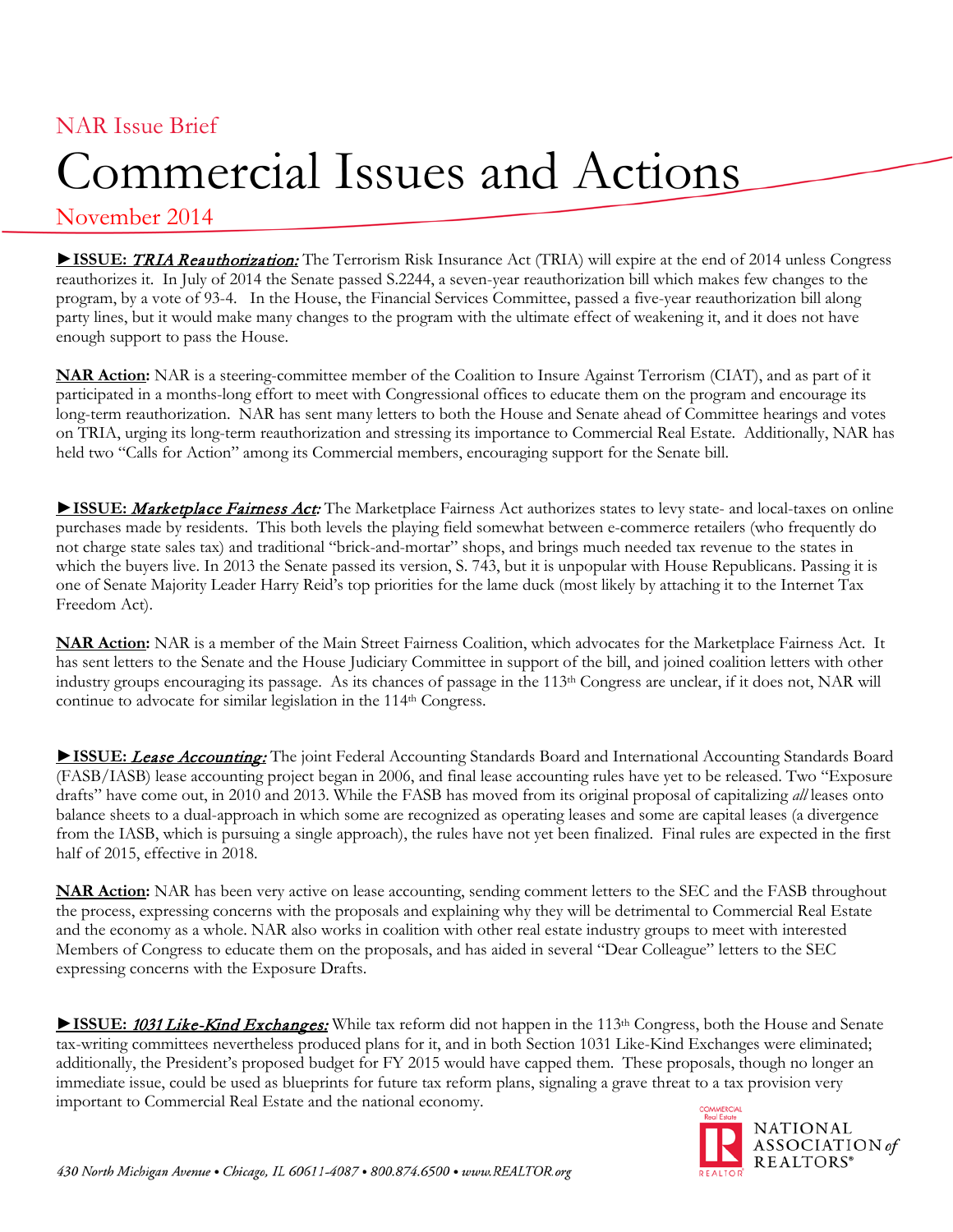**NAR Action:** NAR has consistently stressed the importance of 1031 Like-Kind Exchanges to Congress, and is working hard to get ahead of any future tax-reform proposals which threaten them. It participates in two 1031-focused coalitions, comprised of industry groups concerned with both real estate and personal property exchanges. NAR is studying all aspects of 1031 Like-Kind Exchanges to collect as much data – empirical and anecdotal – as possible to bring to Capitol Hill in defense of this important tax provision.

► ISSUE: EPA Lead Paint Proposed Rules: Under the Residential Lead-Based Paint Hazard Reduction Act, the EPA regulates renovation, repair and painting (RRP) activities in pre-1978 residential properties. Currently, the Agency is considering extending those rules to all commercial and public buildings but first is required to determine whether or not RRP activities in these properties create a lead hazard that harms occupants. The EPA first started this process in 2010 anticipating a preliminary rule to be issued in summer 2015.

**NAR Action:** NAR is part of a coalition of regulated stakeholders working to develop data that will inform EPA's development of a hazard determination and, if necessary, a proposed rulemaking, and to use in response to the EPA's request for information to assist in the process. NAR has been an active participant in the regulatory process through testifying at hearings, submitting comment letters, and attending meetings with agency staff to discuss the proposed rule and EPA's processes in developing it.

► **ISSUE:** Waters of the US: In April 2014, the EPA and the Army Corps of Engineers jointly proposed a rule to "clarify" which water bodies are "waters of the U.S." and regulated under the Clean Water Act. The rule would greatly expand what waters would fit this definition and come under federal protection. Depending on the "U.S. water" definition, the Act will require expensive, time-consuming federal permits to develop private property near most water bodies -- not just those which are navigable. NAR believes that only Congress can fundamentally alter the Clean Water Act and will continue to oppose any efforts, whether through agency guidance or proposed regulation, to expand the Act's reach or otherwise infringe on property rights. NAR strongly opposes the proposed rule and will be submitting comments both on the rule as well as the draft study.

**NAR Action:** NAR is working closely with industry partners and the Waters Advocacy Coalition to refute the conclusions of the study and conduct an economic impact analysis of the proposed regulation.

► **ISSUE:** Unmanned Aerial Vehicles/Drones: Technological advances have made it cost effective to take pictures and videos from drones, aka Unmanned Aerial Vehicles (UAVs). Real estate professionals are interested in using this new technology to take videos and pictures to create dynamic marketing pieces for property listings. Current Federal Aviation Administration (FAA) policy prohibits any commercial use of UAVs until regulations are created that protect safety, privacy and national security. The FAA Modernization Act of 2012 charged the FAA with creating regulation that will safely integrate UAVs into the National Air Space (NAS). The rule is anticipated to come out in early 2015.

**NAR Action:** NAR has been actively working with the FAA to educate staff on the possibilities of using UAV technology in real estate. NAR has participated fully in the regulatory process by submitting comment letters at each opportunity.